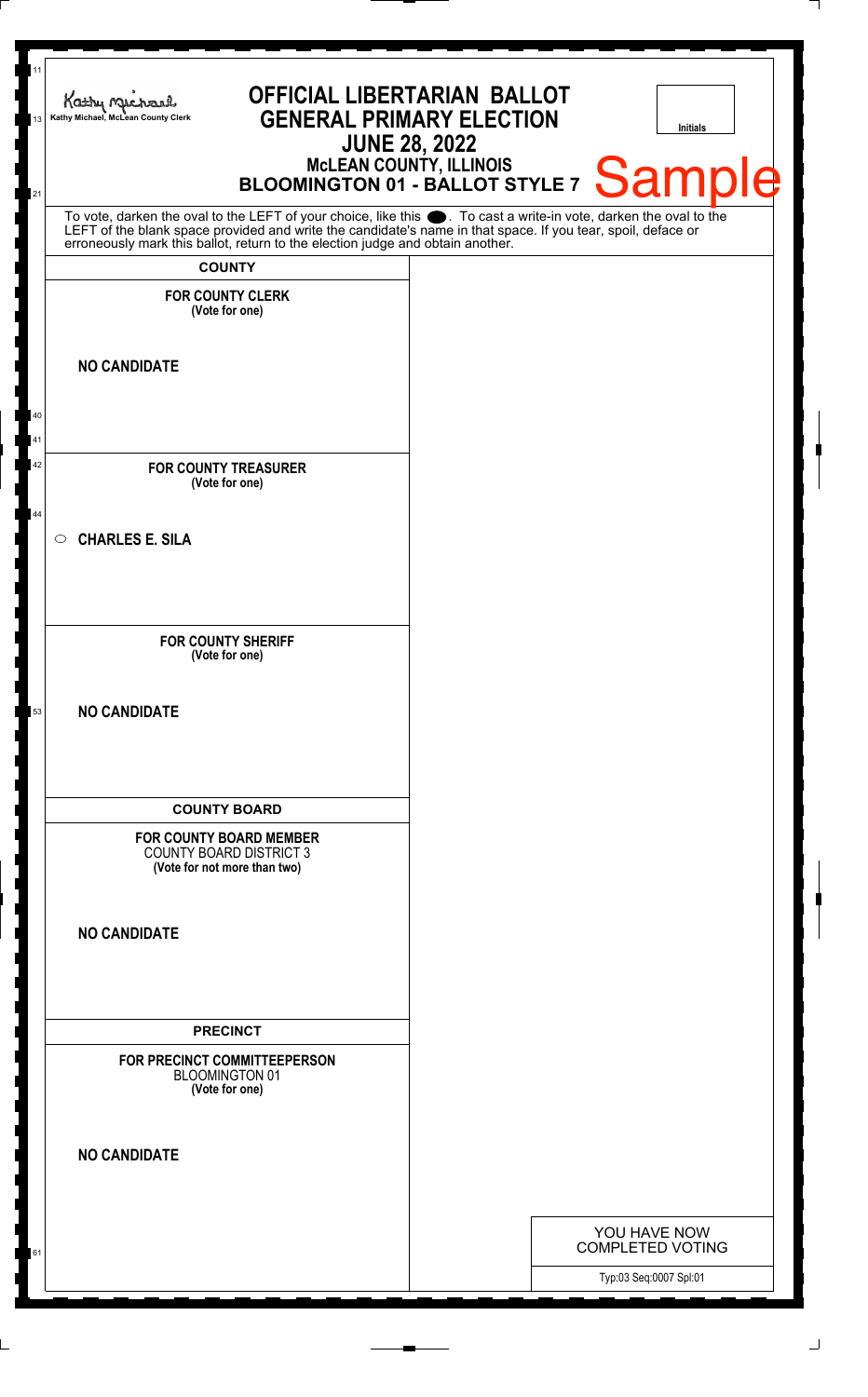| Kathy Michael<br>Kathy Michael, McLean County Clerk                                                                                                                                                                                                                                                                    | <b>OFFICIAL LIBERTARIAN BALLOT</b><br><b>GENERAL PRIMARY ELECTION</b><br><b>Initials</b><br><b>JUNE 28, 2022</b><br><b>MCLEAN COUNTY, ILLINOIS</b><br><b>BLOOMINGTON 01 - BALLOT STYLE 8</b> |
|------------------------------------------------------------------------------------------------------------------------------------------------------------------------------------------------------------------------------------------------------------------------------------------------------------------------|----------------------------------------------------------------------------------------------------------------------------------------------------------------------------------------------|
| To vote, darken the oval to the LEFT of your choice, like this $\bullet$ . To cast a write-in vote, darken the oval to the LEFT of the blank space provided and write the candidate's name in that space. If you tear, spoil, deface<br>erroneously mark this ballot, return to the election judge and obtain another. |                                                                                                                                                                                              |
| <b>COUNTY</b>                                                                                                                                                                                                                                                                                                          |                                                                                                                                                                                              |
| <b>FOR COUNTY CLERK</b><br>(Vote for one)                                                                                                                                                                                                                                                                              |                                                                                                                                                                                              |
| <b>NO CANDIDATE</b>                                                                                                                                                                                                                                                                                                    |                                                                                                                                                                                              |
| <b>FOR COUNTY TREASURER</b><br>(Vote for one)                                                                                                                                                                                                                                                                          |                                                                                                                                                                                              |
| <b>CHARLES E. SILA</b><br>$\circ$                                                                                                                                                                                                                                                                                      |                                                                                                                                                                                              |
| <b>FOR COUNTY SHERIFF</b><br>(Vote for one)                                                                                                                                                                                                                                                                            |                                                                                                                                                                                              |
| <b>NO CANDIDATE</b>                                                                                                                                                                                                                                                                                                    |                                                                                                                                                                                              |
| <b>COUNTY BOARD</b>                                                                                                                                                                                                                                                                                                    |                                                                                                                                                                                              |
| <b>FOR COUNTY BOARD MEMBER</b><br><b>COUNTY BOARD DISTRICT 3</b><br>(Vote for not more than two)                                                                                                                                                                                                                       |                                                                                                                                                                                              |
| <b>NO CANDIDATE</b>                                                                                                                                                                                                                                                                                                    |                                                                                                                                                                                              |
| <b>PRECINCT</b>                                                                                                                                                                                                                                                                                                        |                                                                                                                                                                                              |
| FOR PRECINCT COMMITTEEPERSON<br><b>BLOOMINGTON 01</b><br>(Vote for one)                                                                                                                                                                                                                                                |                                                                                                                                                                                              |
| <b>NO CANDIDATE</b>                                                                                                                                                                                                                                                                                                    |                                                                                                                                                                                              |

11

13

21

40 41 42

44

54

61

YOU HAVE NOW COMPLETED VOTING

Typ:03 Seq:0008 Spl:01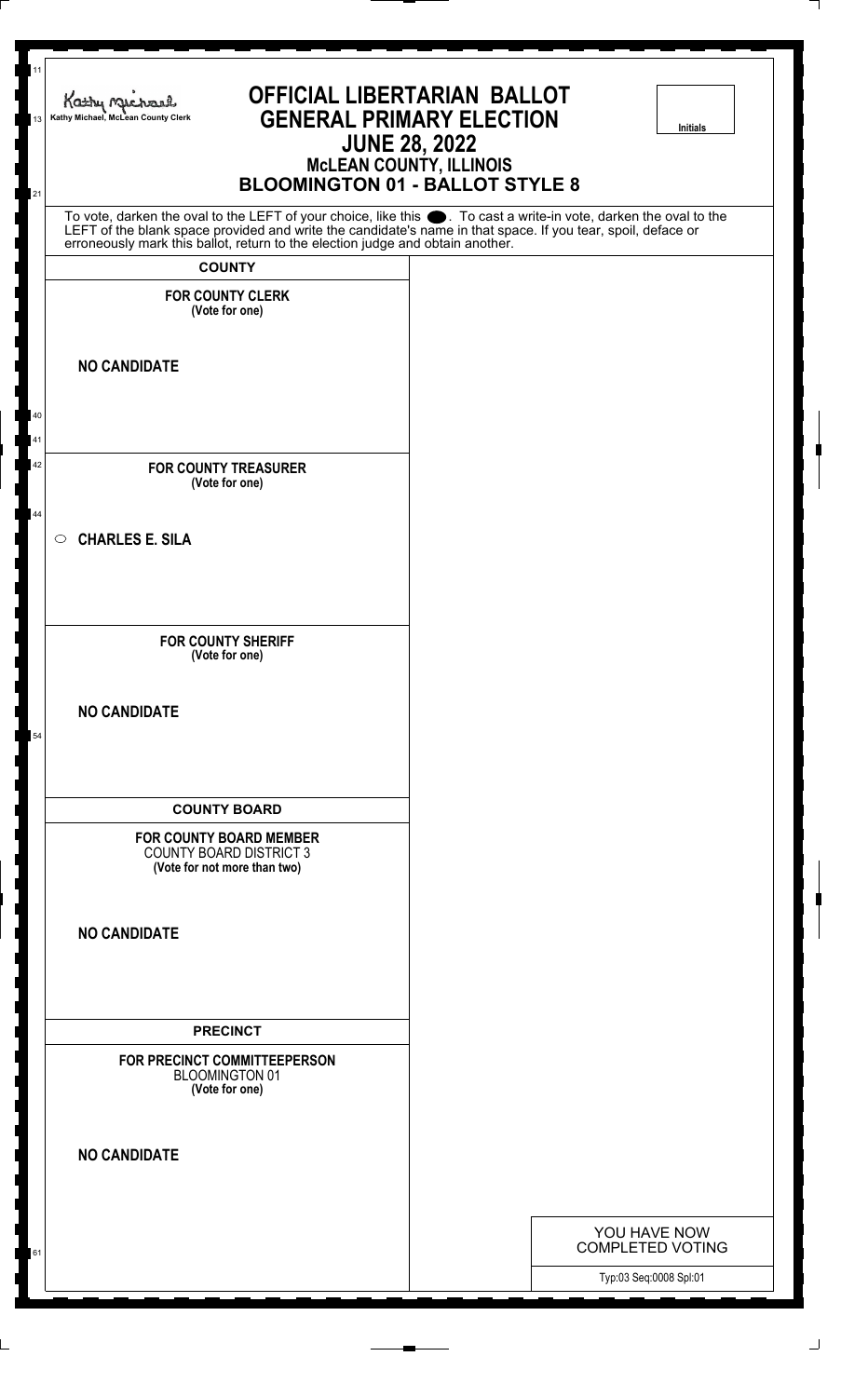| <b>OFFICIAL LIBERTARIAN BALLOT</b><br>Kathy Michael<br><b>GENERAL PRIMARY ELECTION</b><br>Kathy Michael, McLean County Clerk<br>Initials<br><b>JUNE 28, 2022</b><br><b>MCLEAN COUNTY, ILLINOIS</b><br><b>BLOOMINGTON 01 - BALLOT STYLE 9</b>                                                                       |  |  |                                         |  |
|--------------------------------------------------------------------------------------------------------------------------------------------------------------------------------------------------------------------------------------------------------------------------------------------------------------------|--|--|-----------------------------------------|--|
| To vote, darken the oval to the LEFT of your choice, like this . To cast a write-in vote, darken the oval to the<br>LEFT of the blank space provided and write the candidate's name in that space. If you tear, spoil, deface or<br>erroneously mark this ballot, return to the election judge and obtain another. |  |  |                                         |  |
| <b>COUNTY</b>                                                                                                                                                                                                                                                                                                      |  |  |                                         |  |
| <b>FOR COUNTY CLERK</b><br>(Vote for one)                                                                                                                                                                                                                                                                          |  |  |                                         |  |
| <b>NO CANDIDATE</b>                                                                                                                                                                                                                                                                                                |  |  |                                         |  |
| <b>FOR COUNTY TREASURER</b><br>(Vote for one)                                                                                                                                                                                                                                                                      |  |  |                                         |  |
| $\circ$ CHARLES E. SILA                                                                                                                                                                                                                                                                                            |  |  |                                         |  |
| <b>FOR COUNTY SHERIFF</b><br>(Vote for one)                                                                                                                                                                                                                                                                        |  |  |                                         |  |
| <b>NO CANDIDATE</b>                                                                                                                                                                                                                                                                                                |  |  |                                         |  |
| <b>COUNTY BOARD</b>                                                                                                                                                                                                                                                                                                |  |  |                                         |  |
| <b>FOR COUNTY BOARD MEMBER</b><br><b>COUNTY BOARD DISTRICT 8</b><br>(Vote for not more than two)                                                                                                                                                                                                                   |  |  |                                         |  |
| <b>NO CANDIDATE</b>                                                                                                                                                                                                                                                                                                |  |  |                                         |  |
| <b>PRECINCT</b>                                                                                                                                                                                                                                                                                                    |  |  |                                         |  |
| FOR PRECINCT COMMITTEEPERSON<br>BLOOMINGTON 01<br>(Vote for one)                                                                                                                                                                                                                                                   |  |  |                                         |  |
| <b>NO CANDIDATE</b>                                                                                                                                                                                                                                                                                                |  |  |                                         |  |
|                                                                                                                                                                                                                                                                                                                    |  |  | YOU HAVE NOW<br><b>COMPLETED VOTING</b> |  |
|                                                                                                                                                                                                                                                                                                                    |  |  | Typ:03 Seq:0009 Spl:01                  |  |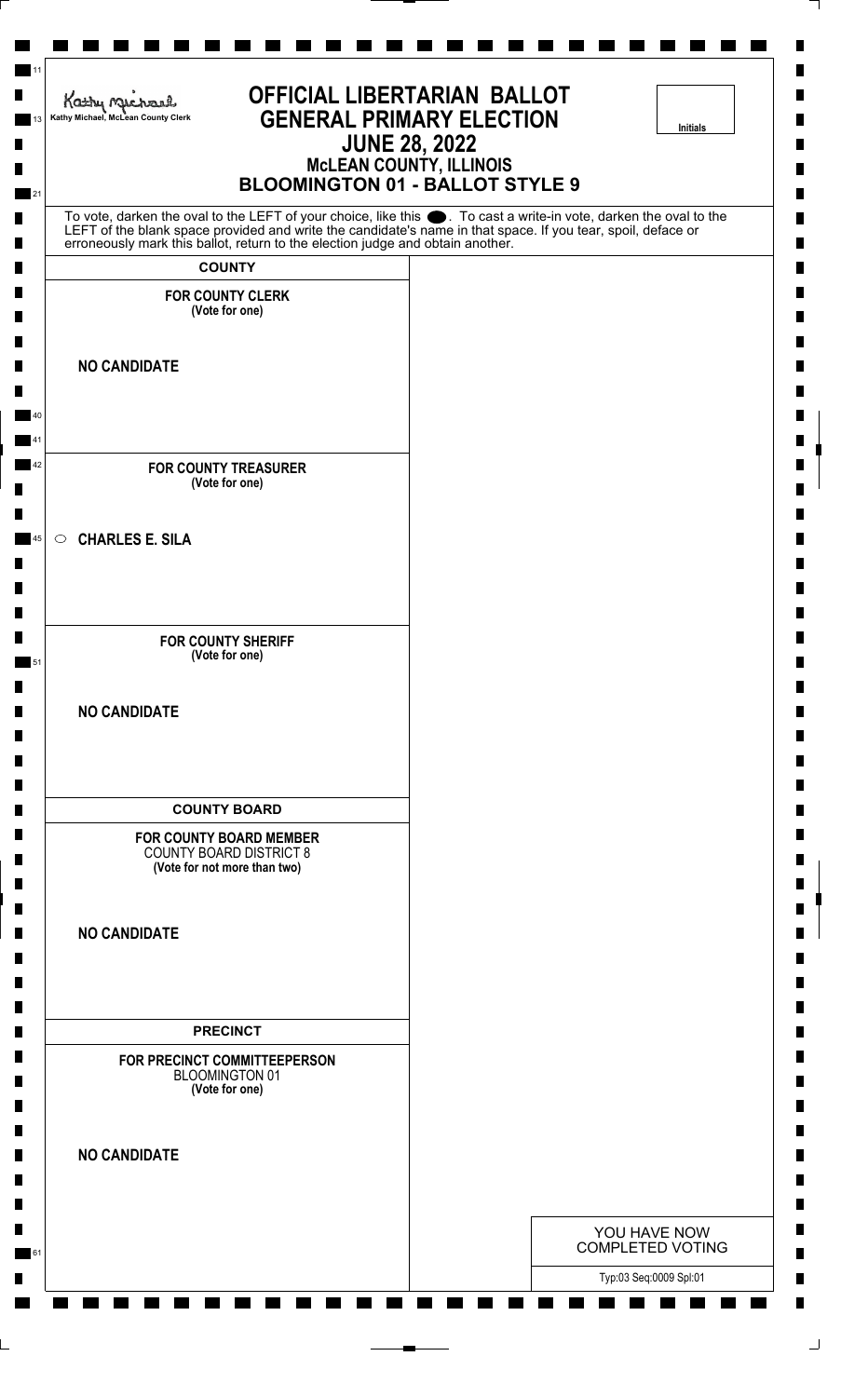| <b>OFFICIAL LIBERTARIAN BALLOT</b><br>Kathy nucharl<br><b>GENERAL PRIMARY ELECTION</b><br>Kathy Michael, McLean County Clerk<br>Initials<br><b>JUNE 28, 2022</b><br><b>McLEAN COUNTY, ILLINOIS</b><br><b>BLOOMINGTON 01 - BALLOT STYLE 10</b> |                                                                                                                  |  |  |  |
|-----------------------------------------------------------------------------------------------------------------------------------------------------------------------------------------------------------------------------------------------|------------------------------------------------------------------------------------------------------------------|--|--|--|
| LEFT of the blank space provided and write the candidate's name in that space. If you tear, spoil, deface or                                                                                                                                  | To vote, darken the oval to the LEFT of your choice, like this . To cast a write-in vote, darken the oval to the |  |  |  |
| erroneously mark this ballot, return to the election judge and obtain another.<br><b>COUNTY</b>                                                                                                                                               |                                                                                                                  |  |  |  |
| <b>FOR COUNTY CLERK</b><br>(Vote for one)                                                                                                                                                                                                     |                                                                                                                  |  |  |  |
| <b>NO CANDIDATE</b>                                                                                                                                                                                                                           |                                                                                                                  |  |  |  |
| <b>FOR COUNTY TREASURER</b><br>(Vote for one)                                                                                                                                                                                                 |                                                                                                                  |  |  |  |
| <b>CHARLES E. SILA</b><br>$\circ$                                                                                                                                                                                                             |                                                                                                                  |  |  |  |
| <b>FOR COUNTY SHERIFF</b><br>(Vote for one)                                                                                                                                                                                                   |                                                                                                                  |  |  |  |
| <b>NO CANDIDATE</b>                                                                                                                                                                                                                           |                                                                                                                  |  |  |  |
| <b>COUNTY BOARD</b>                                                                                                                                                                                                                           |                                                                                                                  |  |  |  |
| <b>FOR COUNTY BOARD MEMBER</b><br><b>COUNTY BOARD DISTRICT 8</b><br>(Vote for not more than two)                                                                                                                                              |                                                                                                                  |  |  |  |
| <b>NO CANDIDATE</b>                                                                                                                                                                                                                           |                                                                                                                  |  |  |  |
| <b>PRECINCT</b>                                                                                                                                                                                                                               |                                                                                                                  |  |  |  |
| FOR PRECINCT COMMITTEEPERSON<br><b>BLOOMINGTON 01</b><br>(Vote for one)                                                                                                                                                                       |                                                                                                                  |  |  |  |
| <b>NO CANDIDATE</b>                                                                                                                                                                                                                           |                                                                                                                  |  |  |  |
|                                                                                                                                                                                                                                               | YOU HAVE NOW<br><b>COMPLETED VOTING</b>                                                                          |  |  |  |
|                                                                                                                                                                                                                                               | Typ:03 Seq:0010 Spl:01                                                                                           |  |  |  |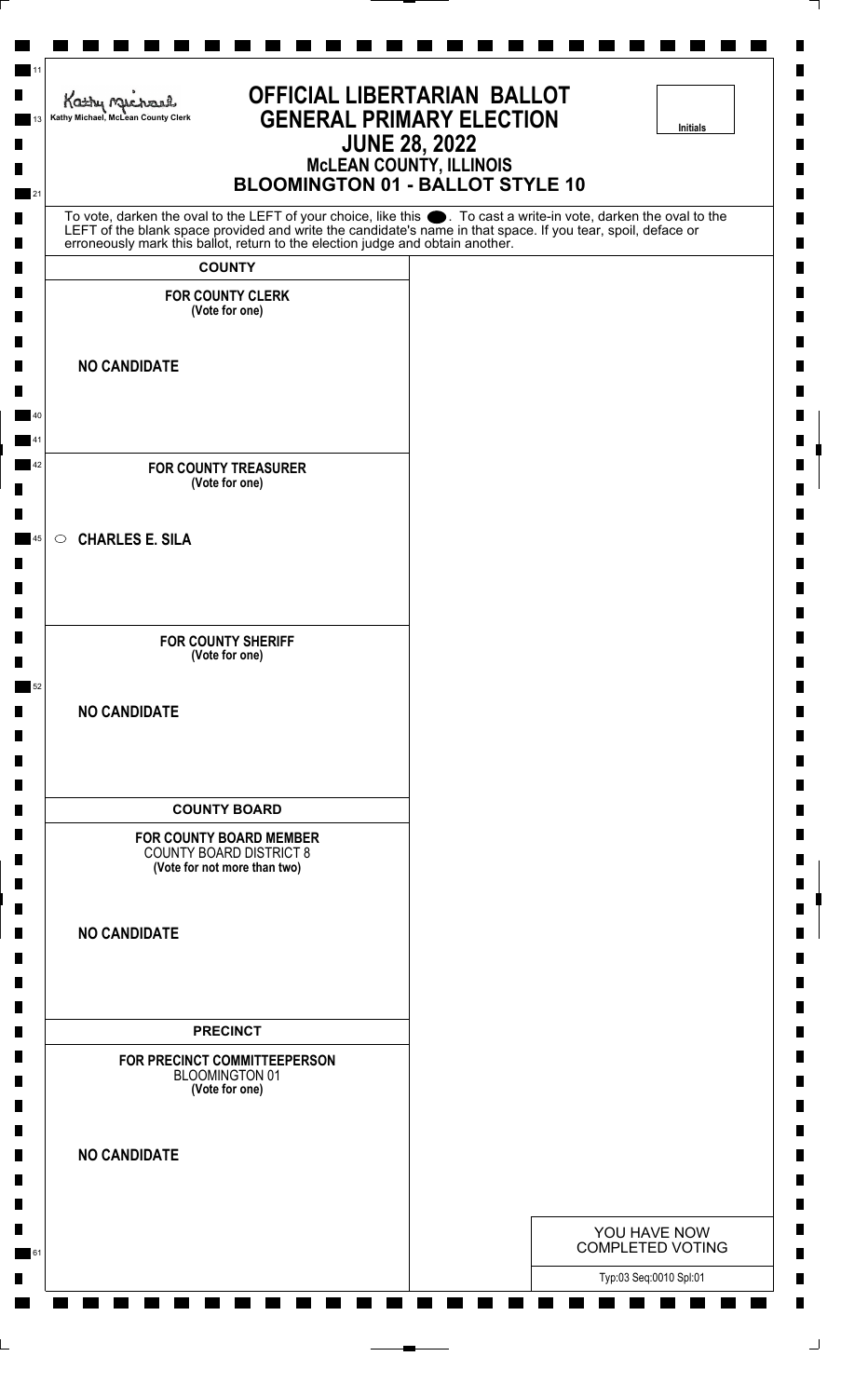| <b>OFFICIAL LIBERTARIAN BALLOT</b><br>Kathy nucharl<br><b>GENERAL PRIMARY ELECTION</b><br>Kathy Michael, McLean County Clerk<br>Initials<br><b>JUNE 28, 2022</b><br><b>McLEAN COUNTY, ILLINOIS</b><br><b>BLOOMINGTON 01 - BALLOT STYLE 11</b> |                                                                                                                  |  |  |  |
|-----------------------------------------------------------------------------------------------------------------------------------------------------------------------------------------------------------------------------------------------|------------------------------------------------------------------------------------------------------------------|--|--|--|
| LEFT of the blank space provided and write the candidate's name in that space. If you tear, spoil, deface or                                                                                                                                  | To vote, darken the oval to the LEFT of your choice, like this . To cast a write-in vote, darken the oval to the |  |  |  |
| erroneously mark this ballot, return to the election judge and obtain another.<br><b>COUNTY</b>                                                                                                                                               |                                                                                                                  |  |  |  |
| <b>FOR COUNTY CLERK</b><br>(Vote for one)                                                                                                                                                                                                     |                                                                                                                  |  |  |  |
| <b>NO CANDIDATE</b>                                                                                                                                                                                                                           |                                                                                                                  |  |  |  |
| <b>FOR COUNTY TREASURER</b><br>(Vote for one)                                                                                                                                                                                                 |                                                                                                                  |  |  |  |
| <b>CHARLES E. SILA</b><br>$\circ$                                                                                                                                                                                                             |                                                                                                                  |  |  |  |
| <b>FOR COUNTY SHERIFF</b><br>(Vote for one)                                                                                                                                                                                                   |                                                                                                                  |  |  |  |
| <b>NO CANDIDATE</b>                                                                                                                                                                                                                           |                                                                                                                  |  |  |  |
| <b>COUNTY BOARD</b>                                                                                                                                                                                                                           |                                                                                                                  |  |  |  |
| <b>FOR COUNTY BOARD MEMBER</b><br><b>COUNTY BOARD DISTRICT 3</b><br>(Vote for not more than two)                                                                                                                                              |                                                                                                                  |  |  |  |
| <b>NO CANDIDATE</b>                                                                                                                                                                                                                           |                                                                                                                  |  |  |  |
| <b>PRECINCT</b>                                                                                                                                                                                                                               |                                                                                                                  |  |  |  |
| FOR PRECINCT COMMITTEEPERSON<br><b>BLOOMINGTON 01</b><br>(Vote for one)                                                                                                                                                                       |                                                                                                                  |  |  |  |
| <b>NO CANDIDATE</b>                                                                                                                                                                                                                           |                                                                                                                  |  |  |  |
|                                                                                                                                                                                                                                               | YOU HAVE NOW<br><b>COMPLETED VOTING</b>                                                                          |  |  |  |
|                                                                                                                                                                                                                                               | Typ:03 Seq:0011 Spl:01                                                                                           |  |  |  |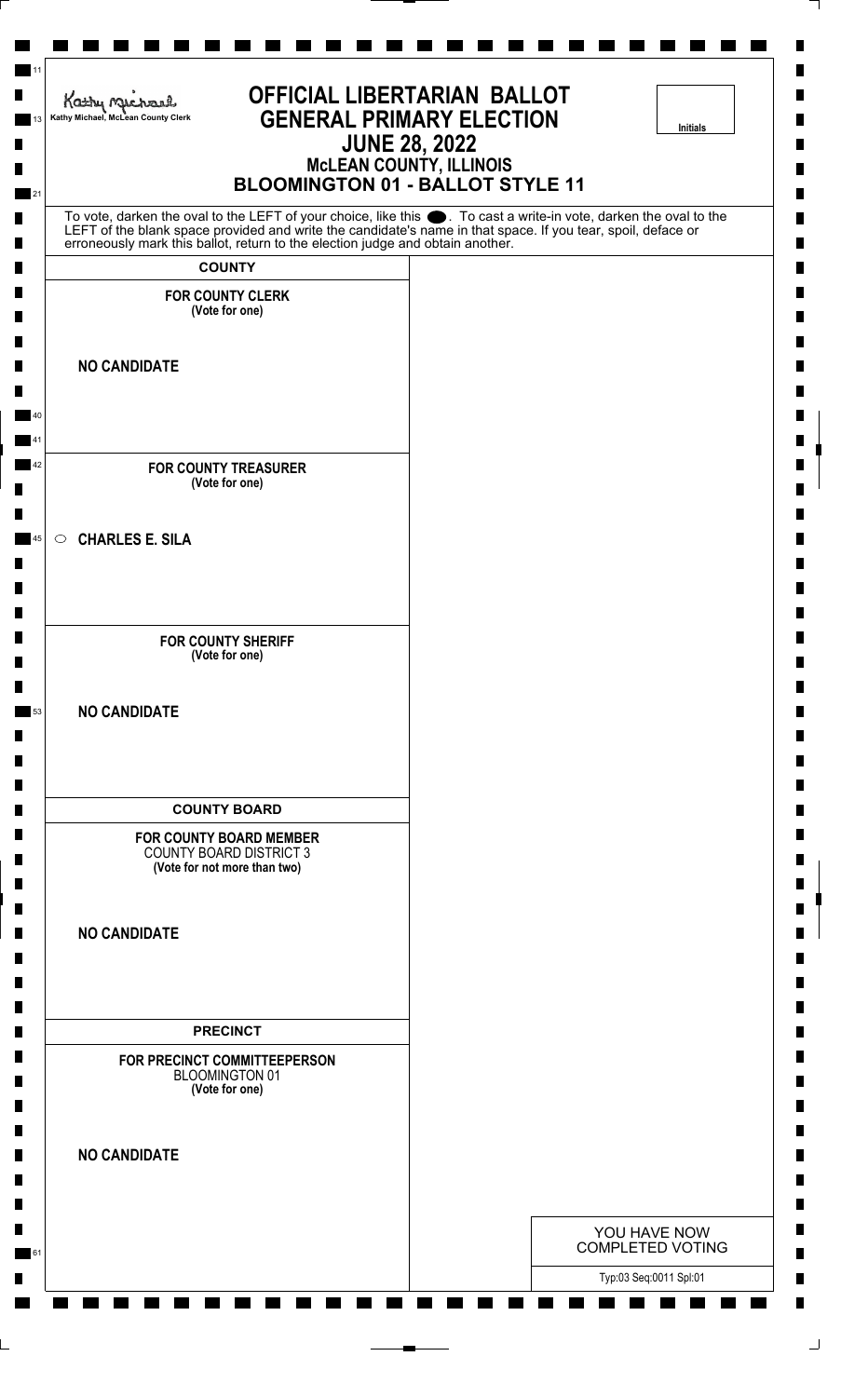| <b>OFFICIAL LIBERTARIAN BALLOT</b><br>Kathy nucharl<br><b>GENERAL PRIMARY ELECTION</b><br>Kathy Michael, McLean County Clerk<br>Initials<br><b>JUNE 28, 2022</b><br><b>McLEAN COUNTY, ILLINOIS</b><br><b>BLOOMINGTON 01 - BALLOT STYLE 12</b> |  |  |                                         |  |
|-----------------------------------------------------------------------------------------------------------------------------------------------------------------------------------------------------------------------------------------------|--|--|-----------------------------------------|--|
| To vote, darken the oval to the LEFT of your choice, like this . To cast a write-in vote, darken the oval to the<br>LEFT of the blank space provided and write the candidate's name in that space. If you tear, spoil, deface or              |  |  |                                         |  |
| erroneously mark this ballot, return to the election judge and obtain another.<br><b>COUNTY</b>                                                                                                                                               |  |  |                                         |  |
| <b>FOR COUNTY CLERK</b><br>(Vote for one)                                                                                                                                                                                                     |  |  |                                         |  |
|                                                                                                                                                                                                                                               |  |  |                                         |  |
| <b>NO CANDIDATE</b>                                                                                                                                                                                                                           |  |  |                                         |  |
| <b>FOR COUNTY TREASURER</b><br>(Vote for one)                                                                                                                                                                                                 |  |  |                                         |  |
| <b>CHARLES E. SILA</b><br>$\circ$                                                                                                                                                                                                             |  |  |                                         |  |
| <b>FOR COUNTY SHERIFF</b><br>(Vote for one)                                                                                                                                                                                                   |  |  |                                         |  |
| <b>NO CANDIDATE</b>                                                                                                                                                                                                                           |  |  |                                         |  |
| <b>COUNTY BOARD</b>                                                                                                                                                                                                                           |  |  |                                         |  |
| <b>FOR COUNTY BOARD MEMBER</b><br><b>COUNTY BOARD DISTRICT 9</b><br>(Vote for not more than two)                                                                                                                                              |  |  |                                         |  |
| <b>NO CANDIDATE</b>                                                                                                                                                                                                                           |  |  |                                         |  |
| <b>PRECINCT</b>                                                                                                                                                                                                                               |  |  |                                         |  |
| FOR PRECINCT COMMITTEEPERSON<br><b>BLOOMINGTON 01</b><br>(Vote for one)                                                                                                                                                                       |  |  |                                         |  |
| <b>NO CANDIDATE</b>                                                                                                                                                                                                                           |  |  |                                         |  |
|                                                                                                                                                                                                                                               |  |  | YOU HAVE NOW<br><b>COMPLETED VOTING</b> |  |
|                                                                                                                                                                                                                                               |  |  | Typ:03 Seq:0012 Spl:01                  |  |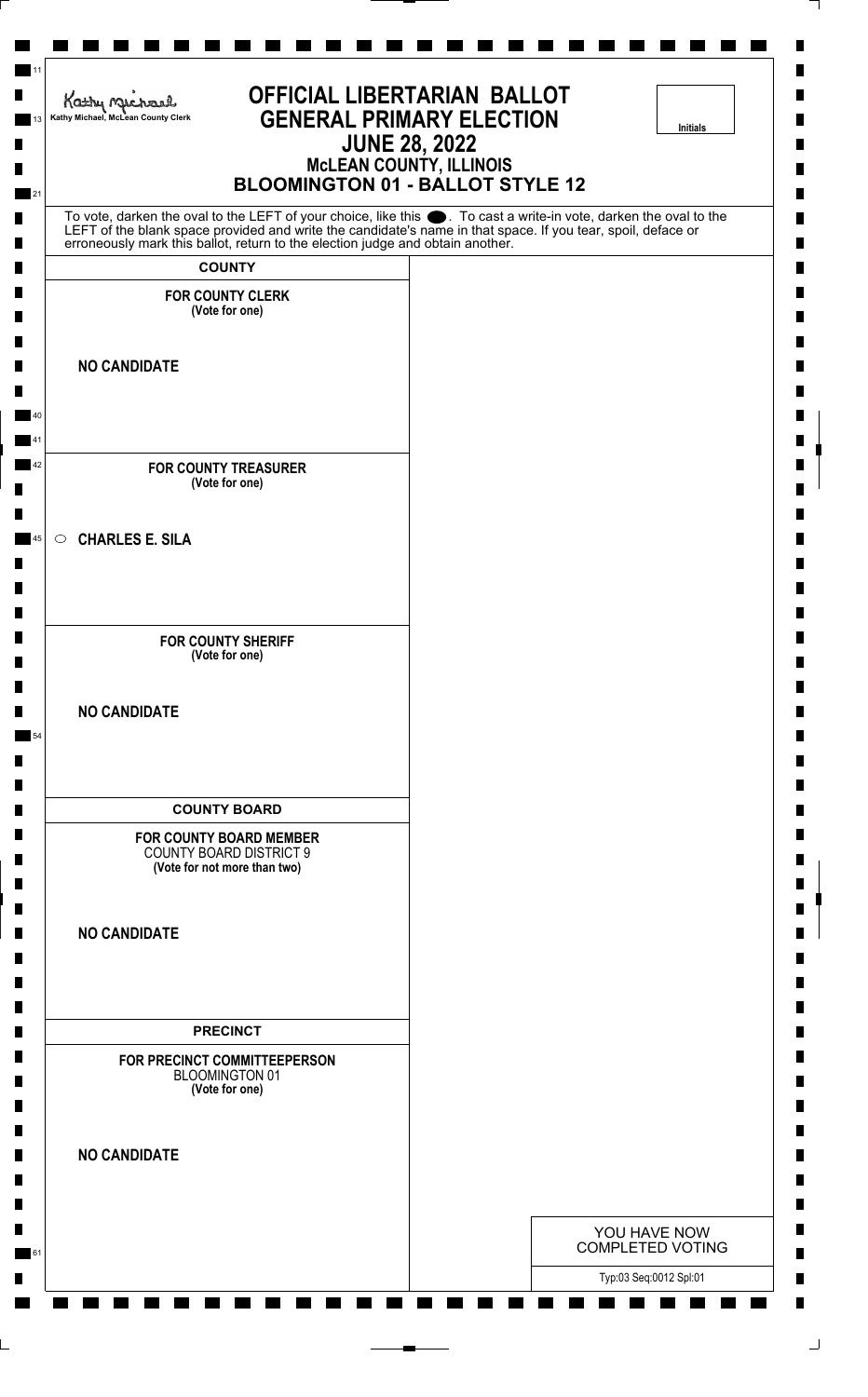| <b>OFFICIAL LIBERTARIAN BALLOT</b><br>Kathy Michael<br><b>GENERAL PRIMARY ELECTION</b><br>Kathy Michael, McLean County Clerk<br>Initials<br><b>JUNE 28, 2022</b><br><b>McLEAN COUNTY, ILLINOIS</b><br><b>BLOOMINGTON 01 - BALLOT STYLE 13</b>                                                                          |  |  |                                         |  |
|------------------------------------------------------------------------------------------------------------------------------------------------------------------------------------------------------------------------------------------------------------------------------------------------------------------------|--|--|-----------------------------------------|--|
| To vote, darken the oval to the LEFT of your choice, like this $\bullet$ . To cast a write-in vote, darken the oval to the LEFT of the blank space provided and write the candidate's name in that space. If you tear, spoil, deface<br>erroneously mark this ballot, return to the election judge and obtain another. |  |  |                                         |  |
| <b>COUNTY</b>                                                                                                                                                                                                                                                                                                          |  |  |                                         |  |
| <b>FOR COUNTY CLERK</b><br>(Vote for one)                                                                                                                                                                                                                                                                              |  |  |                                         |  |
| <b>NO CANDIDATE</b>                                                                                                                                                                                                                                                                                                    |  |  |                                         |  |
| <b>FOR COUNTY TREASURER</b><br>(Vote for one)                                                                                                                                                                                                                                                                          |  |  |                                         |  |
| $\circ$ CHARLES E. SILA                                                                                                                                                                                                                                                                                                |  |  |                                         |  |
| <b>FOR COUNTY SHERIFF</b><br>(Vote for one)                                                                                                                                                                                                                                                                            |  |  |                                         |  |
| <b>NO CANDIDATE</b>                                                                                                                                                                                                                                                                                                    |  |  |                                         |  |
| <b>COUNTY BOARD</b>                                                                                                                                                                                                                                                                                                    |  |  |                                         |  |
| <b>FOR COUNTY BOARD MEMBER</b><br><b>COUNTY BOARD DISTRICT 9</b><br>(Vote for not more than two)                                                                                                                                                                                                                       |  |  |                                         |  |
| <b>NO CANDIDATE</b>                                                                                                                                                                                                                                                                                                    |  |  |                                         |  |
| <b>PRECINCT</b>                                                                                                                                                                                                                                                                                                        |  |  |                                         |  |
| FOR PRECINCT COMMITTEEPERSON<br><b>BLOOMINGTON 01</b><br>(Vote for one)                                                                                                                                                                                                                                                |  |  |                                         |  |
| <b>NO CANDIDATE</b>                                                                                                                                                                                                                                                                                                    |  |  |                                         |  |
|                                                                                                                                                                                                                                                                                                                        |  |  | YOU HAVE NOW<br><b>COMPLETED VOTING</b> |  |
|                                                                                                                                                                                                                                                                                                                        |  |  | Typ:03 Seq:0013 Spl:01                  |  |